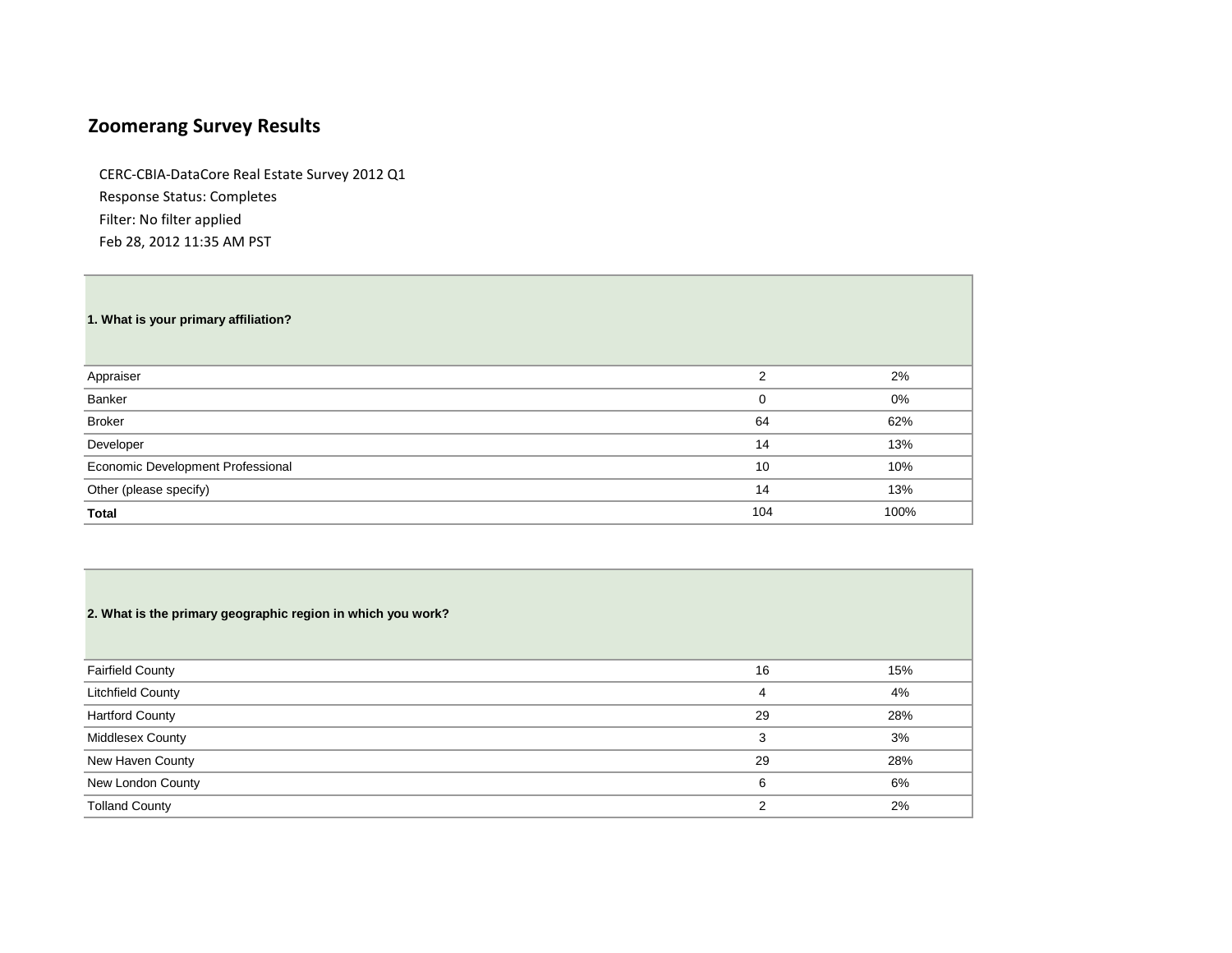| Windham County         |     | 6%   |
|------------------------|-----|------|
| Outside of Connecticut |     | 1%   |
| Other (please specify) |     | 8%   |
| Total                  | 104 | 100% |

# **3. What is your impression of your primary geography's current market conditions for the following sectors?**

▀

| Top number is the count of respondents selecting the | <b>Excellent</b> | Good | Fair | Poor |
|------------------------------------------------------|------------------|------|------|------|
| option. Bottom % is percent of the total respondents |                  |      |      |      |
| selecting the option.                                |                  |      |      |      |
|                                                      |                  | 11   | 49   | 40   |
| Office                                               | 1%               | 11%  | 49%  | 40%  |
| Industrial                                           |                  | 18   | 44   | 33   |
|                                                      | 1%               | 19%  | 46%  | 34%  |
| Retail                                               |                  | 20   | 50   | 26   |
|                                                      | $1\%$            | 21%  | 52%  | 27%  |
| Investment                                           | $\overline{2}$   | 28   | 42   | 21   |
|                                                      | 2%               | 30%  | 45%  | 23%  |
| Residential                                          | 2                | 17   | 39   | 33   |
|                                                      | 2%               | 19%  | 43%  | 36%  |
| Overall Economy                                      | $\mathbf 0$      | 8    | 56   | 35   |
|                                                      | 0%               | 8%   | 57%  | 35%  |

| 4. What is your impression of Connecticut's current market conditions for the following sectors? |                  |      |      |       |
|--------------------------------------------------------------------------------------------------|------------------|------|------|-------|
| Top number is the count of respondents selecting the                                             | <b>Excellent</b> | Good | Fair | Poorl |
| option. Bottom % is percent of the total respondents                                             |                  |      |      |       |
| selecting the option.                                                                            |                  |      |      |       |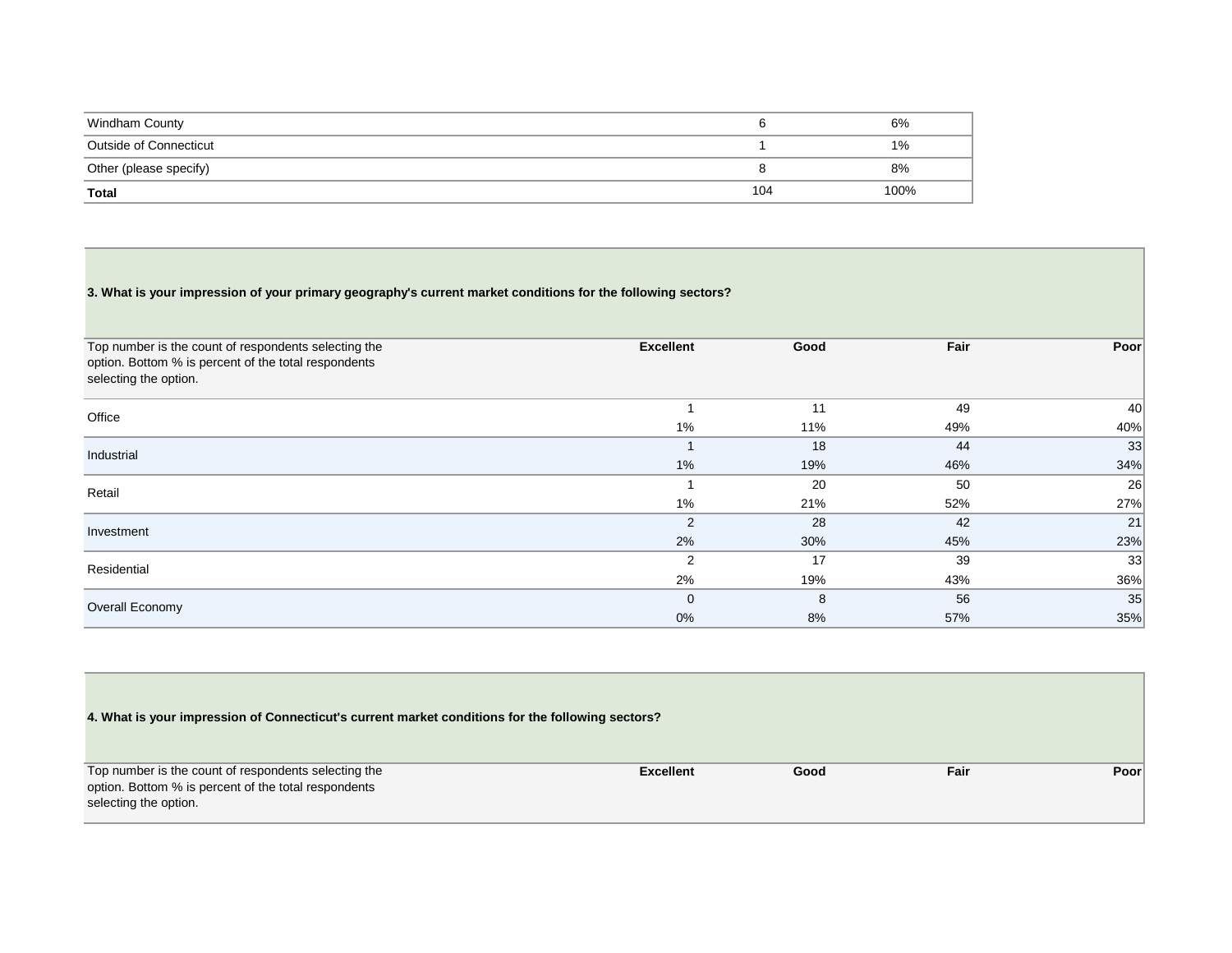| Office          |               | 9   | 51  | 37  |
|-----------------|---------------|-----|-----|-----|
|                 | 1%            | 9%  | 52% | 38% |
| Industrial      | 2             | 10  | 53  | 29  |
|                 | 2%            | 11% | 56% | 31% |
| Retail          | $\mathbf{0}$  | 17  | 55  | 24  |
|                 | 0%            | 18% | 57% | 25% |
| Investment      | $\mathcal{P}$ | 27  | 42  | 23  |
|                 | 2%            | 29% | 45% | 24% |
| Residential     | 3             | 11  | 43  | 35  |
|                 | 3%            | 12% | 47% | 38% |
| Overall Economy | $\mathbf{0}$  | 9   | 50  | 36  |
|                 | 0%            | 9%  | 53% | 38% |

# **5. What is your impression of Connecticut's future (next three months) market conditions for the following sectors?**

| Top number is the count of respondents selecting the<br>option. Bottom % is percent of the total respondents<br>selecting the option. | <b>Excellent</b> | Good | Fair | Poor |
|---------------------------------------------------------------------------------------------------------------------------------------|------------------|------|------|------|
| Office                                                                                                                                | $\mathbf 0$      | 16   | 47   | 37   |
|                                                                                                                                       | 0%               | 16%  | 47%  | 37%  |
| Industrial                                                                                                                            |                  | 18   | 50   | 27   |
|                                                                                                                                       | 1%               | 19%  | 52%  | 28%  |
| Retail                                                                                                                                | $\mathbf 0$      | 21   | 53   | 22   |
|                                                                                                                                       | 0%               | 22%  | 55%  | 23%  |
| Investment                                                                                                                            | 2                | 26   | 51   | 17   |
|                                                                                                                                       | 2%               | 27%  | 53%  | 18%  |
| Residential                                                                                                                           |                  | 15   | 47   | 31   |
|                                                                                                                                       | $1\%$            | 16%  | 50%  | 33%  |
| Overall Economy                                                                                                                       | $\mathbf 0$      | 15   | 50   | 32   |
|                                                                                                                                       | 0%               | 15%  | 52%  | 33%  |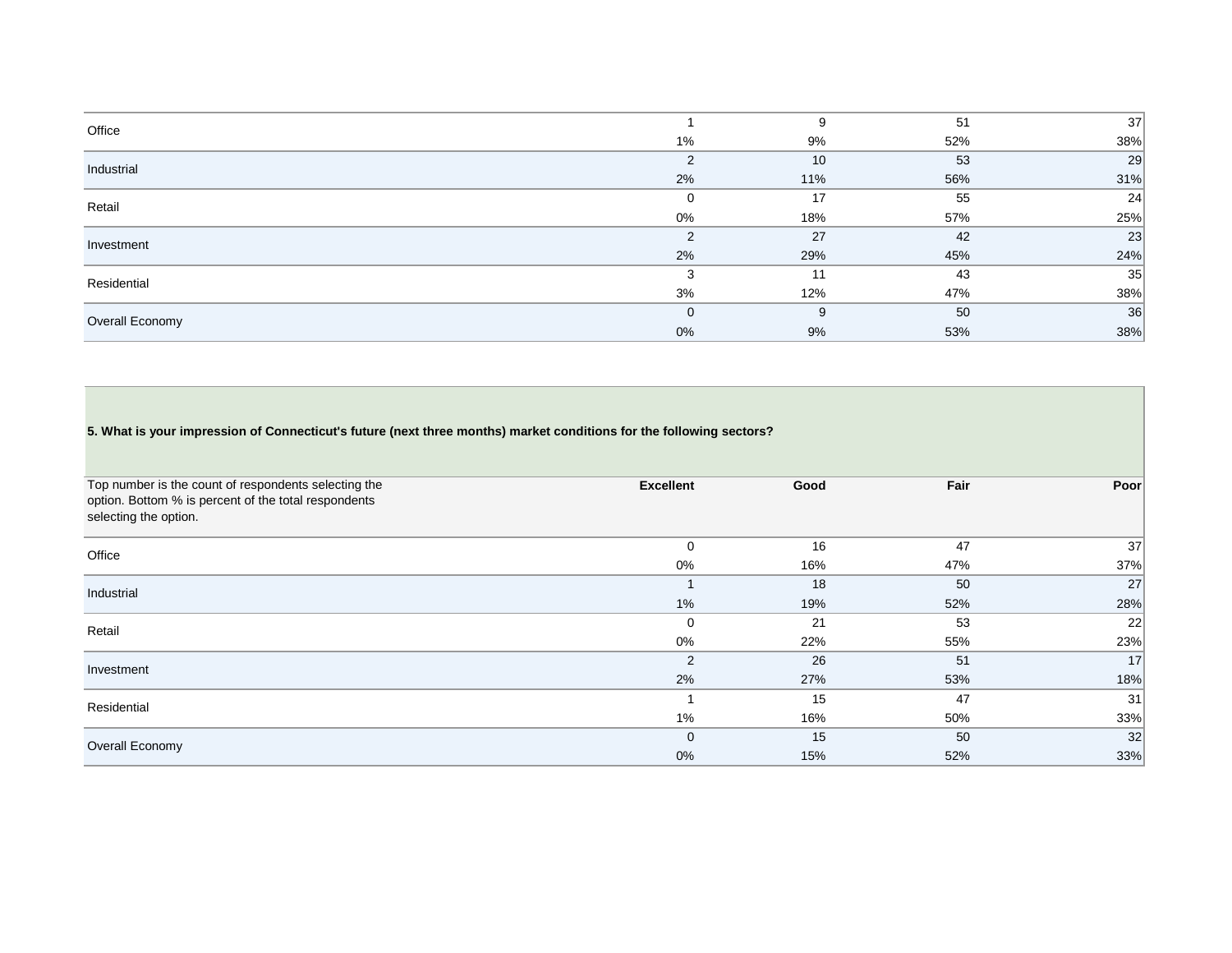### **6. What is your expectation for the number of transactions that will take place in the following sectors during the next three months?**

| Top number is the count of respondents selecting the<br>option. Bottom % is percent of the total respondents<br>selecting the option. | <b>Increase Considerably</b> | <b>Increase Somewhat</b> | <b>Decrease Somewhat</b> | Decrease Considerably |
|---------------------------------------------------------------------------------------------------------------------------------------|------------------------------|--------------------------|--------------------------|-----------------------|
| Office                                                                                                                                |                              | 59                       | 35                       |                       |
|                                                                                                                                       | $1\%$                        | 60%                      | 36%                      | 3%                    |
| Industrial                                                                                                                            | 2                            | 61                       | 28                       | 3                     |
|                                                                                                                                       | 2%                           | 65%                      | 30%                      | 3%                    |
| Retail                                                                                                                                | $\mathcal{P}$                | 55                       | 35                       |                       |
|                                                                                                                                       | 2%                           | 59%                      | 38%                      | 1%                    |
| Investment                                                                                                                            | 2                            | 67                       | 20                       | 3                     |
|                                                                                                                                       | 2%                           | 73%                      | 22%                      | 3%                    |
| Residential                                                                                                                           |                              | 59                       | 28                       | $\sqrt{2}$            |
|                                                                                                                                       | $1\%$                        | 66%                      | 31%                      | 2%                    |

### **7. How do you expect sale prices will change for the following sectors during the next three months?**

| Top number is the count of respondents selecting the<br>option. Bottom % is percent of the total respondents<br>selecting the option. | +5% or gain more | 0% to $+5%$ | $-0.01\%$ to $-5\%$ | -5% or lose more |
|---------------------------------------------------------------------------------------------------------------------------------------|------------------|-------------|---------------------|------------------|
| Office                                                                                                                                | 2                | 35          | 45                  | 15               |
|                                                                                                                                       | 2%               | 36%         | 46%                 | 15%              |
| Industrial                                                                                                                            | 2                | 44          | 36                  | 12               |
|                                                                                                                                       | 2%               | 47%         | 38%                 | 13%              |
| Retail                                                                                                                                | 4                | 44          | 32                  | 14               |
|                                                                                                                                       | 4%               | 47%         | 34%                 | 15%              |
| Investment                                                                                                                            | $\overline{4}$   | 49          | 30                  | 10 <sup>1</sup>  |
|                                                                                                                                       | 4%               | 53%         | 32%                 | 11%              |
| Residential                                                                                                                           | 5                | 36          | 34                  | 16               |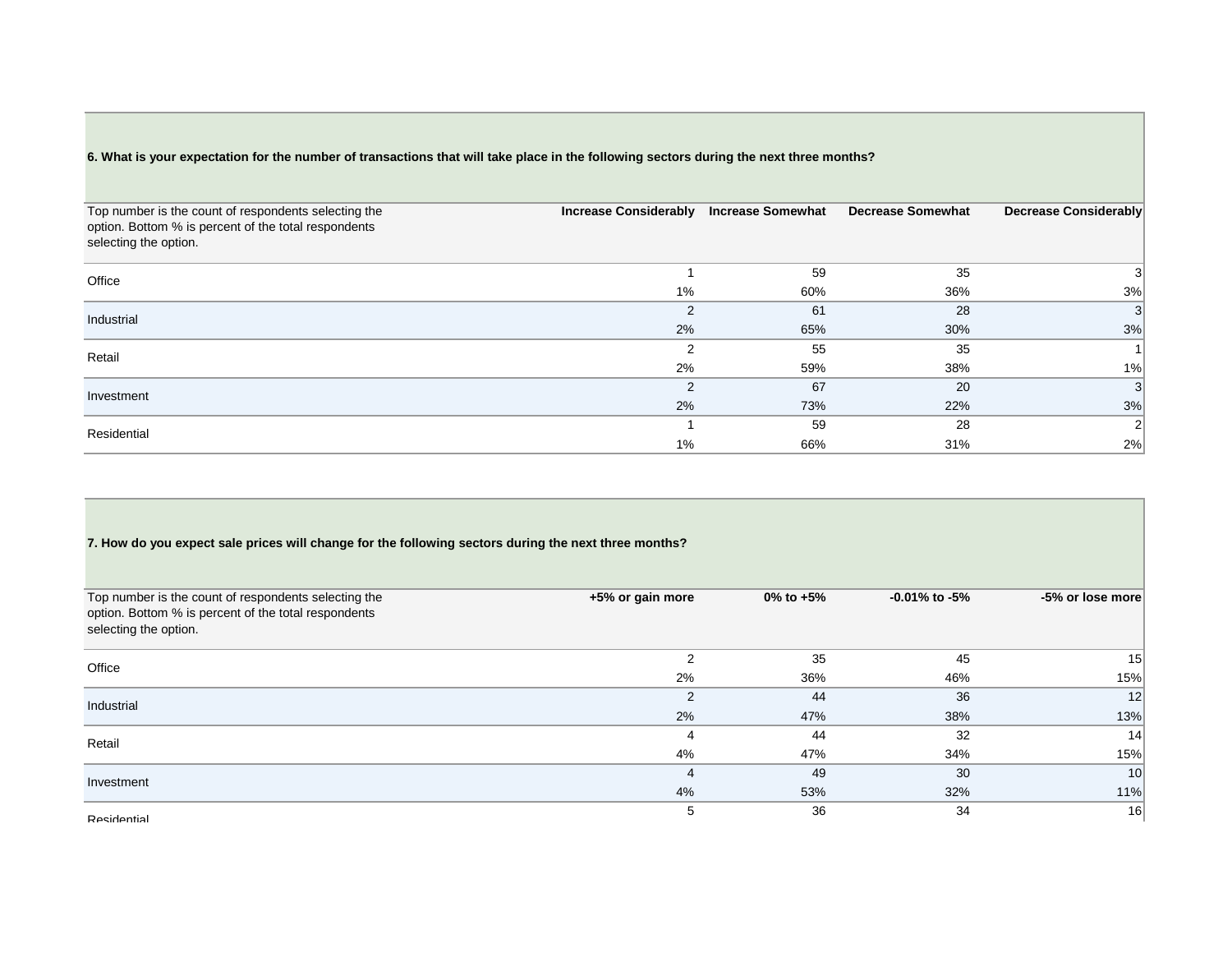### **8. How do you expect lease prices will change for the following sectors during the next three months?**

| Top number is the count of respondents selecting the<br>option. Bottom % is percent of the total respondents<br>selecting the option. | +5% or gain more | $0\%$ to $+5\%$ | $-0.01\%$ to $-5\%$ | -5% or lose more |
|---------------------------------------------------------------------------------------------------------------------------------------|------------------|-----------------|---------------------|------------------|
| Office                                                                                                                                | 2                | 39              | 45                  | 14               |
|                                                                                                                                       | 2%               | 39%             | 45%                 | 14%              |
| Industrial                                                                                                                            | 2                | 42              | 43                  | 10 <sup>1</sup>  |
|                                                                                                                                       | 2%               | 43%             | 44%                 | 10%              |
| Retail                                                                                                                                | 3                | 43              | 35                  | 15               |
|                                                                                                                                       | 3%               | 45%             | 36%                 | 16%              |
| Investment                                                                                                                            | 3                | 51              | 30                  | $\overline{7}$   |
|                                                                                                                                       | 3%               | 56%             | 33%                 | 8%               |
| Residential                                                                                                                           | 2                | 47              | 30                  | 11               |
|                                                                                                                                       | 2%               | 52%             | 33%                 | 12%              |

**9. How does the Federal Reserve's announcement to keep interest rates near zero percent at least through late 2014 affect your business?**

89 Responses

1. What is your primary affiliation?

Respondent # Response

1 owner/asset manager

2 Asset MAnager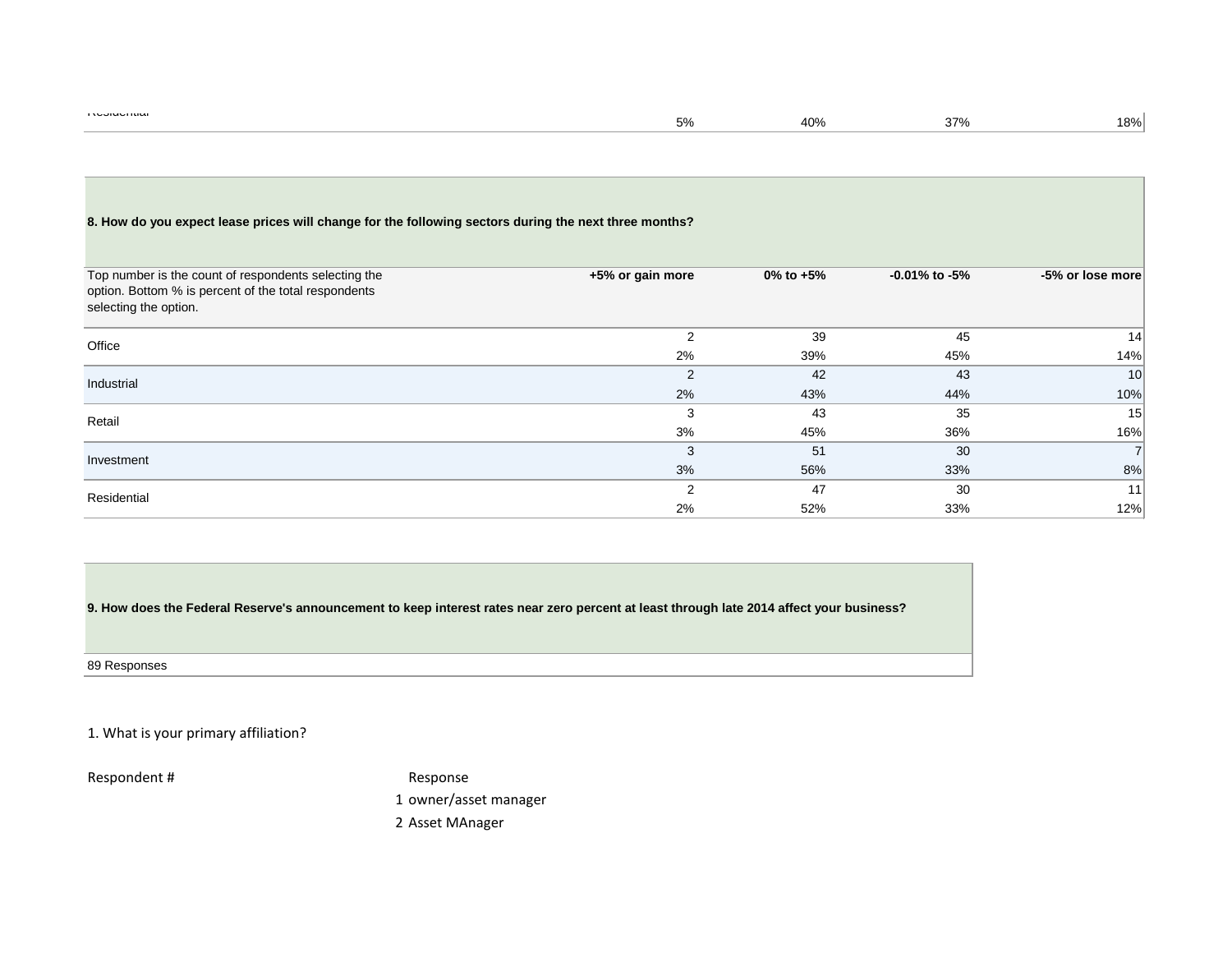- Town Planner
- owner
- realtor
- Real estate investor
- R.E. SALES
- residential builder
- Sales Agent
- Real Estate Agent
- Auctioneer
- Commerical Real Estate Property Manager
- Planning and Community Development
- Commercial property management

2. What is the primary geographic region in which you work?

#### Respondent # Response

- 
- hatfrod, new haven, fairfield, new london
- Throughtout the state of Connecticut
- Entire State
- All of CT and western MA
- MA
- NY/NJ/CT
- ct
- State of CT
- 9. How does the Federal Reserve's announcement to keep interest rates near zero percent at least through late 2014 affect your business?

Respondent # Response

- Positive impact.
- Very little, banks are still being stupid!
- it drives up inteerest in real estae investment
	- it should help businesses expand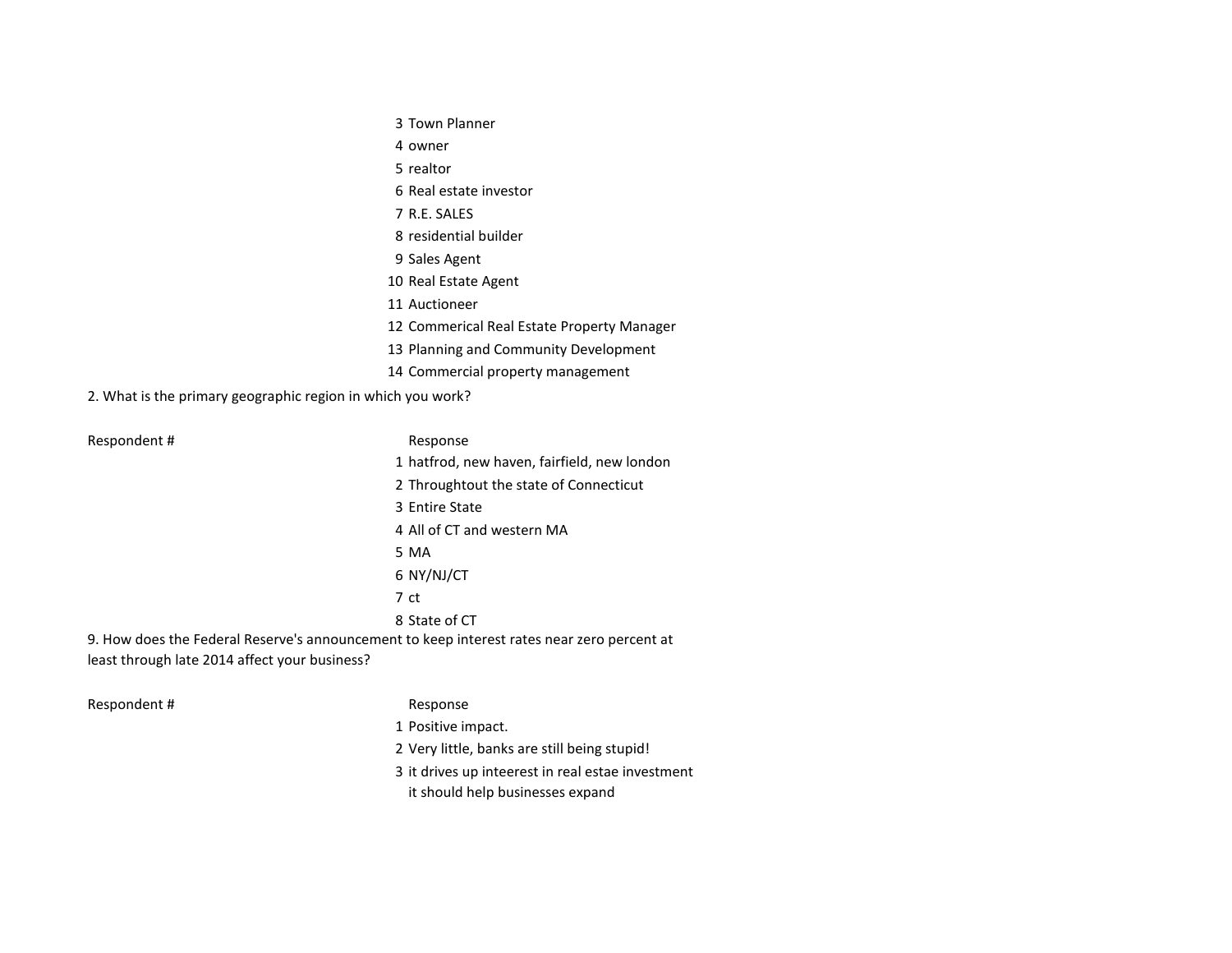4 Very Little ! Until the State of CT figures out a way to attract NEW business, as well as RETAIN those businesses that are still standing in CT, we will continue to be viewed as TOO EXPENSIVE to be considered as a probusiness friendly State, and they will keep their blinders on when it comes to viewing their location options. Bottom line is, the rates are low, but other states dwarf CT in guaging a cost analysis for doing/conducting

- 5 no effect
- 6 N/A
- 7 probably in a good way. Money is cheap.
- 8 n/a
- 9 Should help
- 10 No impact
- 11 By putting a floor under the economy, business may be enticed to expand.
- 12 KEEP economy stagnent
- 13 Low rates are a problem for an investor. Say an invetsor has a ten year hold on a current purchase. rate will rise and therefore at the end of the holding period a prospective buyer will puchase less money as rates have to go up. Low rate are not the long term solution.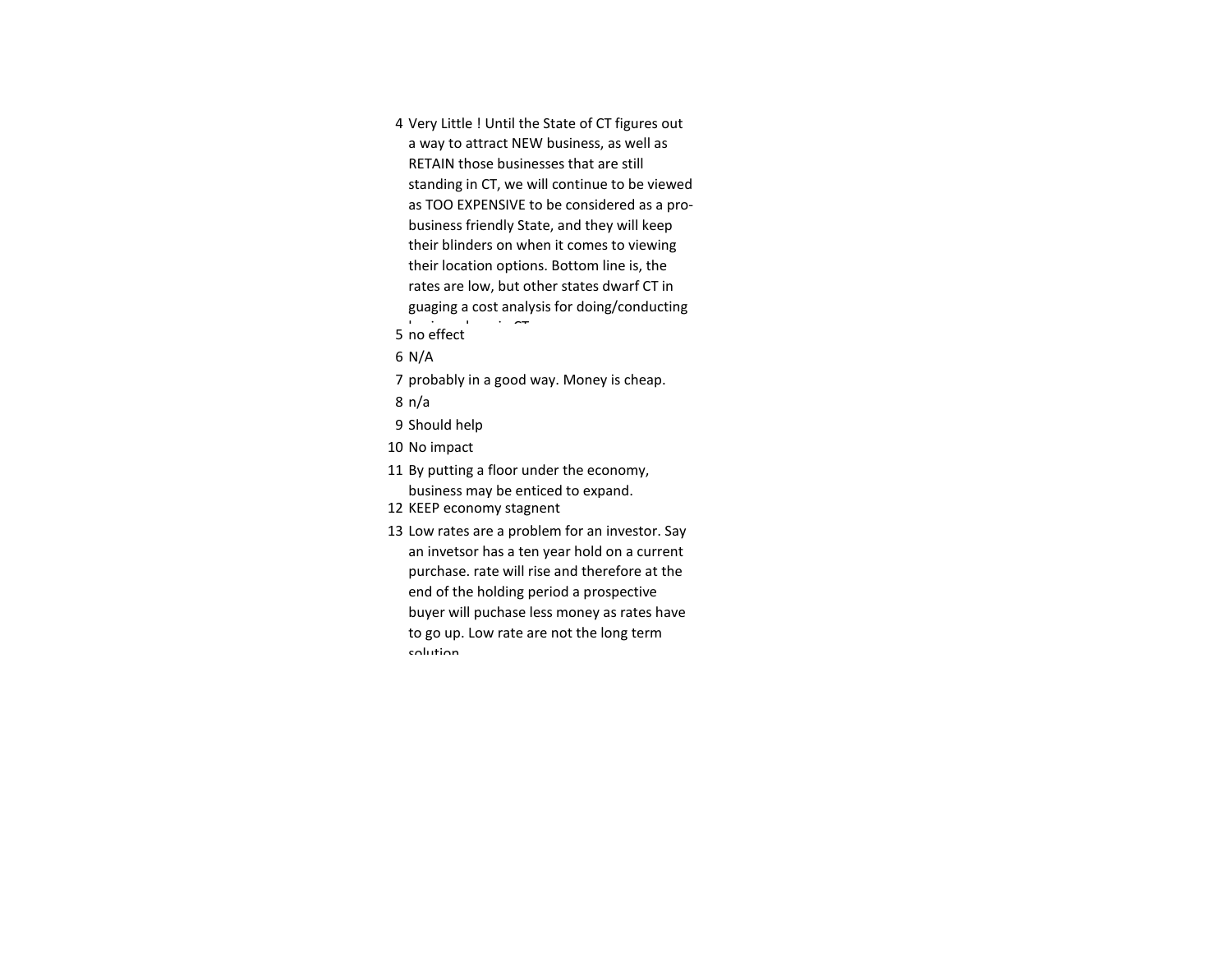- 14 The announcement has multiple implications...one being the Fed's interpretation is that the economy must be running out of steam and they have concerns pertaining to deterioration of market conditions, another being the political implications going into a presidential election. The timing just prior to the heavy real estate buying season may moderate activity, as potential buyers may hold out longer, as raising rates are not a
- 15 If the local banks cooperate, great. If not there will be a stall.
- 16 None
- 17 Helps
- 18 Negatively. We should eliminate the Fed or at least audit it. Monetary policy should maintain a stable currency and fiscal policy should keep taxes at a minimum.
- 19 Low interest rates are a sign of low business activity, as you notice they are not attracting the booming economic activity you would expect. While the FED can control short-term rates, the market determines long-term rates, and the long-term rates are at all-time lowe
- 20 this will keep us alive. interest rates cannot increase or we will have a hard time to stay in busienss
- 21 Does not hurt
- 22 HOPEFULLY- in a positive way. Getting things going that haven't been moving so far...
- 23 It gave sellers confidence in holding their properties until the 'right' buyer comes along. It also seems to have brought out more investors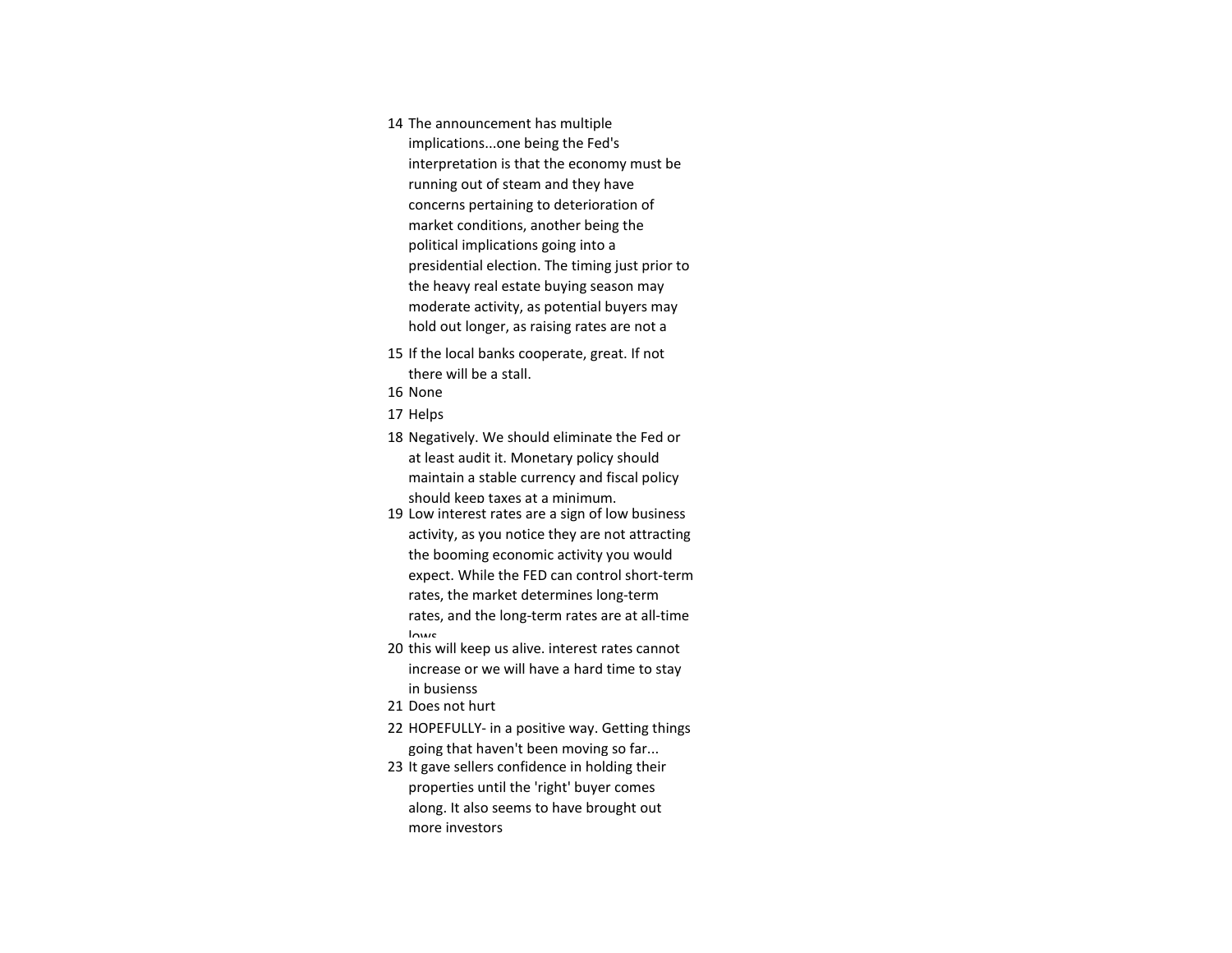- 24 This will only have a positive outcome if banks begin to lend. There is some indications that lending activity will increase slightly.
- 25 Not significant.
- 26 I do not feel that it helps the economy any longer.
- 27 It will bring more sales.
- 28 should help somewhat
- 29 offers buyers an opportunity to close deals and invest capital into the business and properties
- 30 doesnt, don't care
- 31 What else can they do?
- 32 Limited in that money is still cheap thus keeping monthly PITI afforadble and close to rental costs.
- 33 It may help some but that does not seem to be the answer. The government has to remove many of it's regulations placed on business to allow for expansion and further development.
- 34 VERY GOOD.
- 35 It's anybody's guess right now. Too soon to tell. This news has not trickled down out all the way, to the man on the street, so to speak. Best, Stephen Filippo
- 36 Lower interest rates make a big difference. With the lower rent structure in place, we are at least able to do some long term maintenance instead of continually putting it off.
- 37 Direct effect, helps offset other negative factors
- 38 Neutral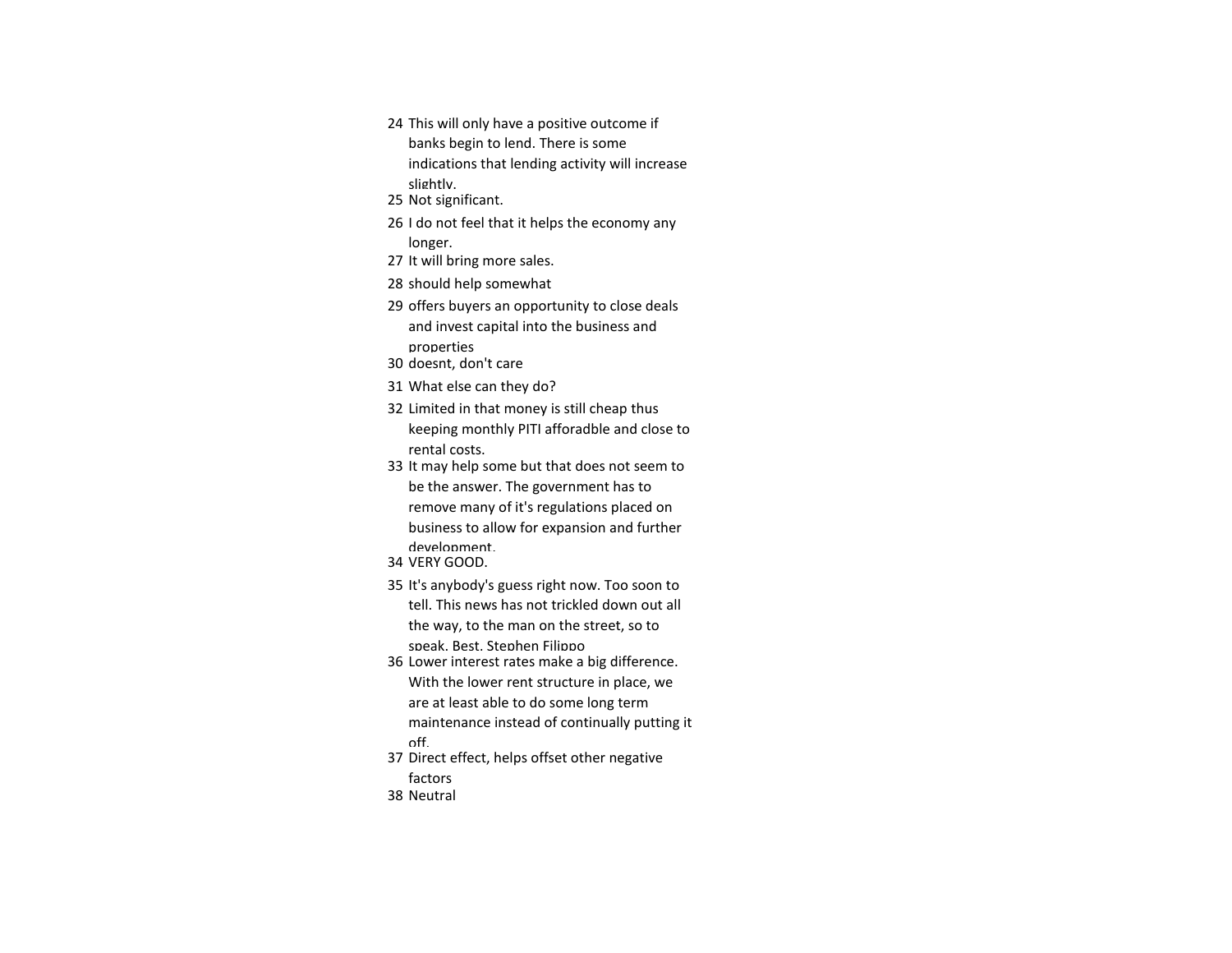- 39 It doesn't. The announcement may be good security for traders, but in the wider lending community, capital access, interest rates relative to the rest of the world and borrower creditworthiness are intertwined.
- 40 Should keep LT interest rates down helping acquisitions and encouraging businesses to buy equipment
- 41 No affect if the banks won't lend.
- 42 Doesn't matter. Banks aren't lending on commercial investment property on reasonable terms, anyway. Banks are using a "floor" of 5.5%, which means they're getting a 500 bp spread. This is the same cost of money as when LIBOR was at 3.00 to 3.25
- 43 Helps but need some underwriting forebearance as well
- 44 Will continue to help residential sales but the credit card companies will continue to overcharge on accounts and keep people in debt as well as lowering their limits which will continue to lower their FICO scores even though the accounts may always be paid on time. As such this will allow the banks to charge higher interest rates and increase
- their profits. 45 Helps, if they can get the money.
- 46 No change
- 47 No effect. No correlation between fed cost of funds and our cost of funds.
- 48 If, (big if)the lenders open the purse strings a little more, this will help us
- 49 until the banks start to loan money it doesn't effect me one bit. I"d rather have the rate at 7% and be able to get loan than have it low and not give out loans for business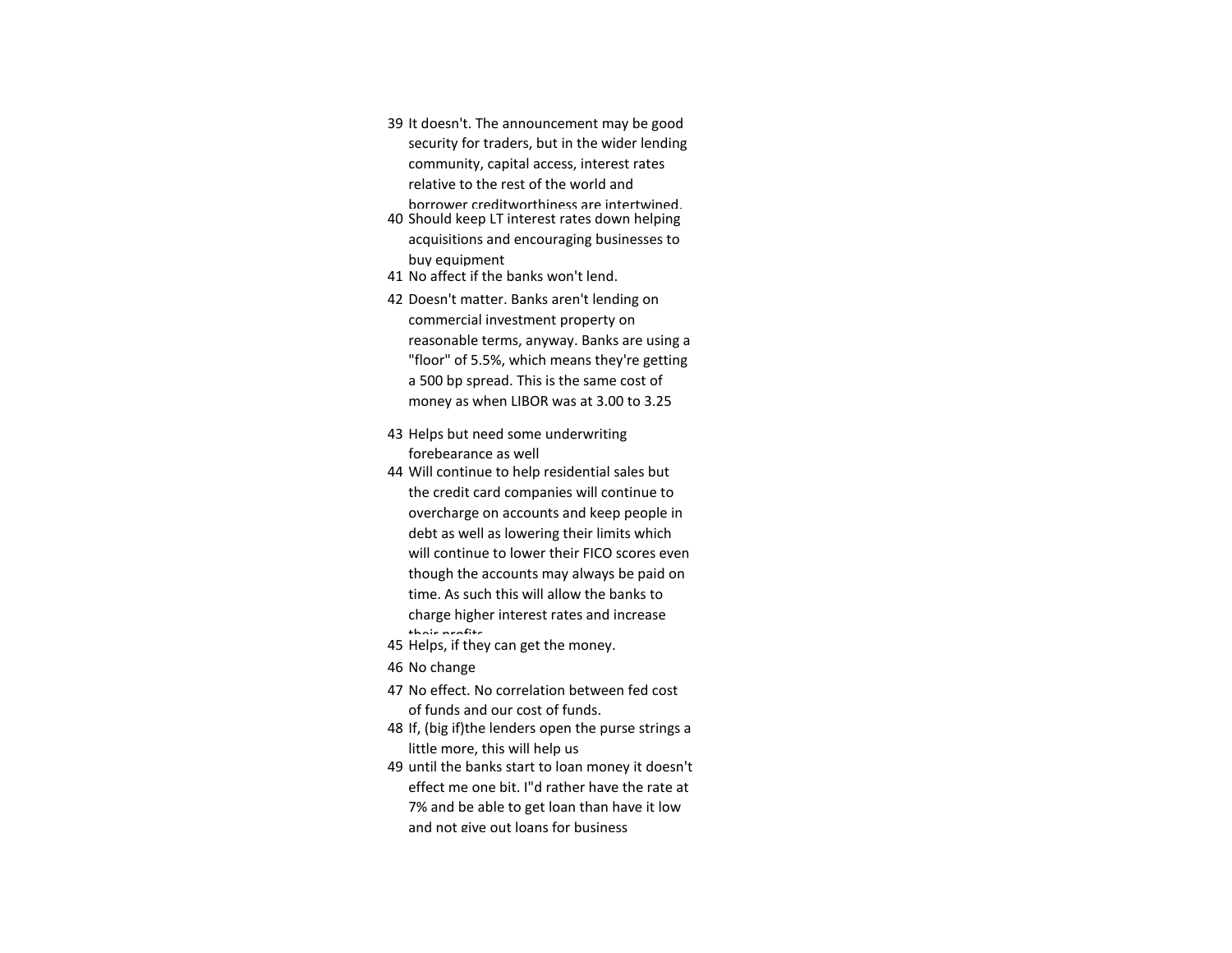- 50 Little
- 51 Raising interest rates is needed to get the economy moving. So I guess stagnant will continue.
- 52 Just because interest rates are low doesnt mean companies can/will borrow money. We need to stimulate the growth sectors of our economy.
- 53 It may stimulate the investment market
- 54 Positive
- 55 hopefully it will improve.
- 56 no effect
- 57 positive
- 58 none
- 59 Owner/investors still need to be qualfied for the loas before the interest rate really matters that much. I dont think it will have an affect on new deals as much as it will on re-financing.
- 60 Banks need to do more lending and higher rates may make it more attractive - money on the sidelines and not moving.
- 61 This will really help to keep our market going, buyers are really starting to come around.
- 62 This is not the problem. The problem is getting the lenders to approve loans so more people can buy. As long as Real Estate
- remains stagnant, so goes the economy. 63 Hoping it will stabilize investor and user
	- concerns and start an upward trend.
- 64 Time to do away with the Fed
- 65 doesn't move the needle
- 66 EXPECTATIONS OF SPIRALLING INFLATION GROW STRONGER.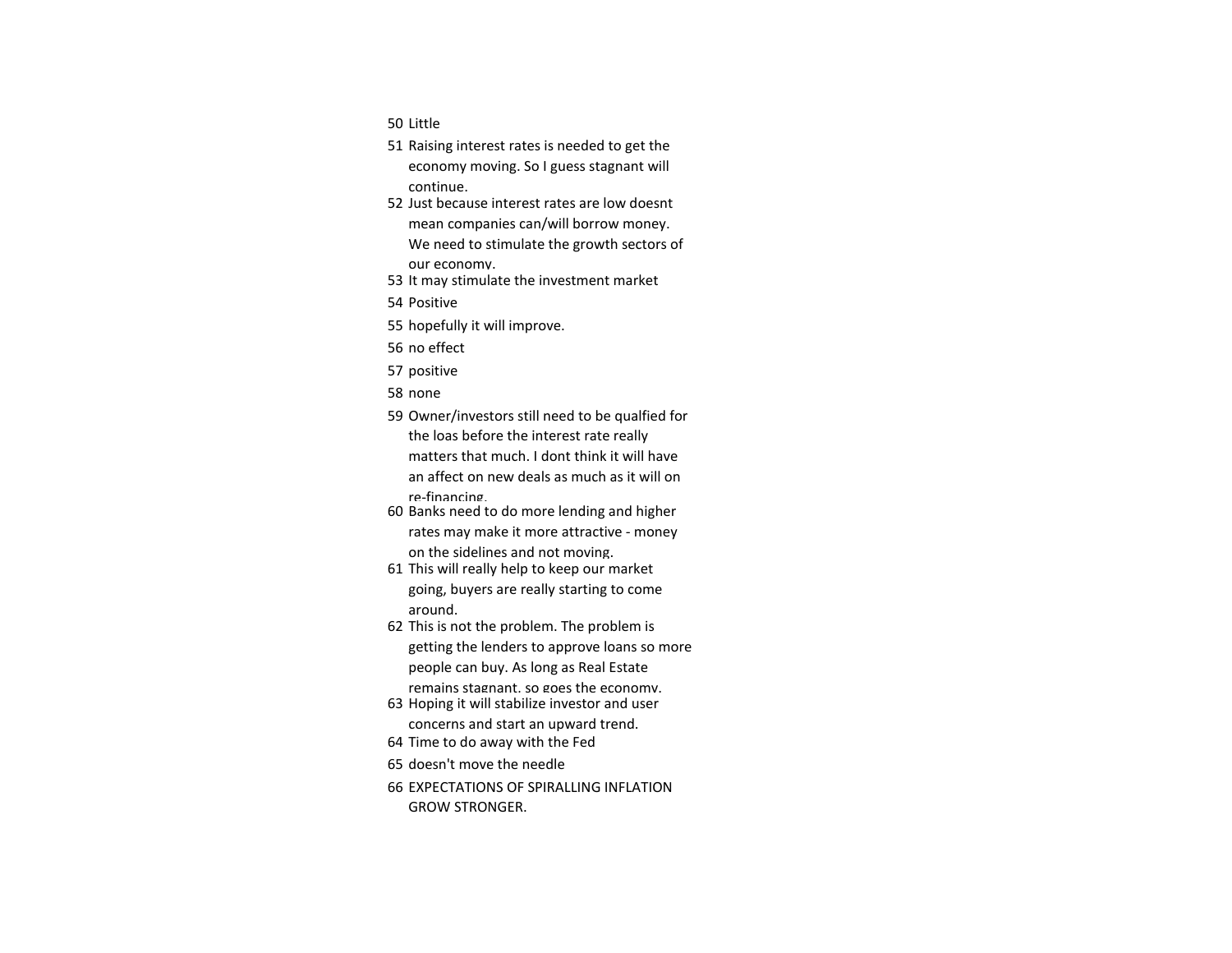- 67 On one hand it allow's borrowers to catch a low rate. On the other elderly cannot live off their savings. Need someone like Nick Perna to answer this tricky question !
- 68 Gives people a sense of stability and should increase transaction volume
- 69 It is positive, as we work to cut debt and build equity the low cost of money assists us.
- 70 negatively, without fluctuation there will be less real estate trading.
- 71 Not at all
- 72 Provides some form of "stability" but not inducing significant new activity.
- 73 Will continue to make it attractive for buyers, but doesn't change the fact that there are few investment properties that are priced realistically.
- 74 Basically the Fed has little choice. Very delicate recovery moving forward. 2-3 more years of slow positive growth. The change in what products are being offered to the market and the degree of willingness of municipalities to "partner" with development community will dictate their success or failure going forward. PLEASE CHARE RESULTS WITH US!
- 75 Confirms that the situation is as bad as forecast and will cause me to limit expenses and conserve cash and pay-off debt.
- 76 It will atleast keep things even. Cost of money has not been the issue.
- 77 very helpfull for confidence of the buyer
- 78 no impact
- 79 Should be a positive.